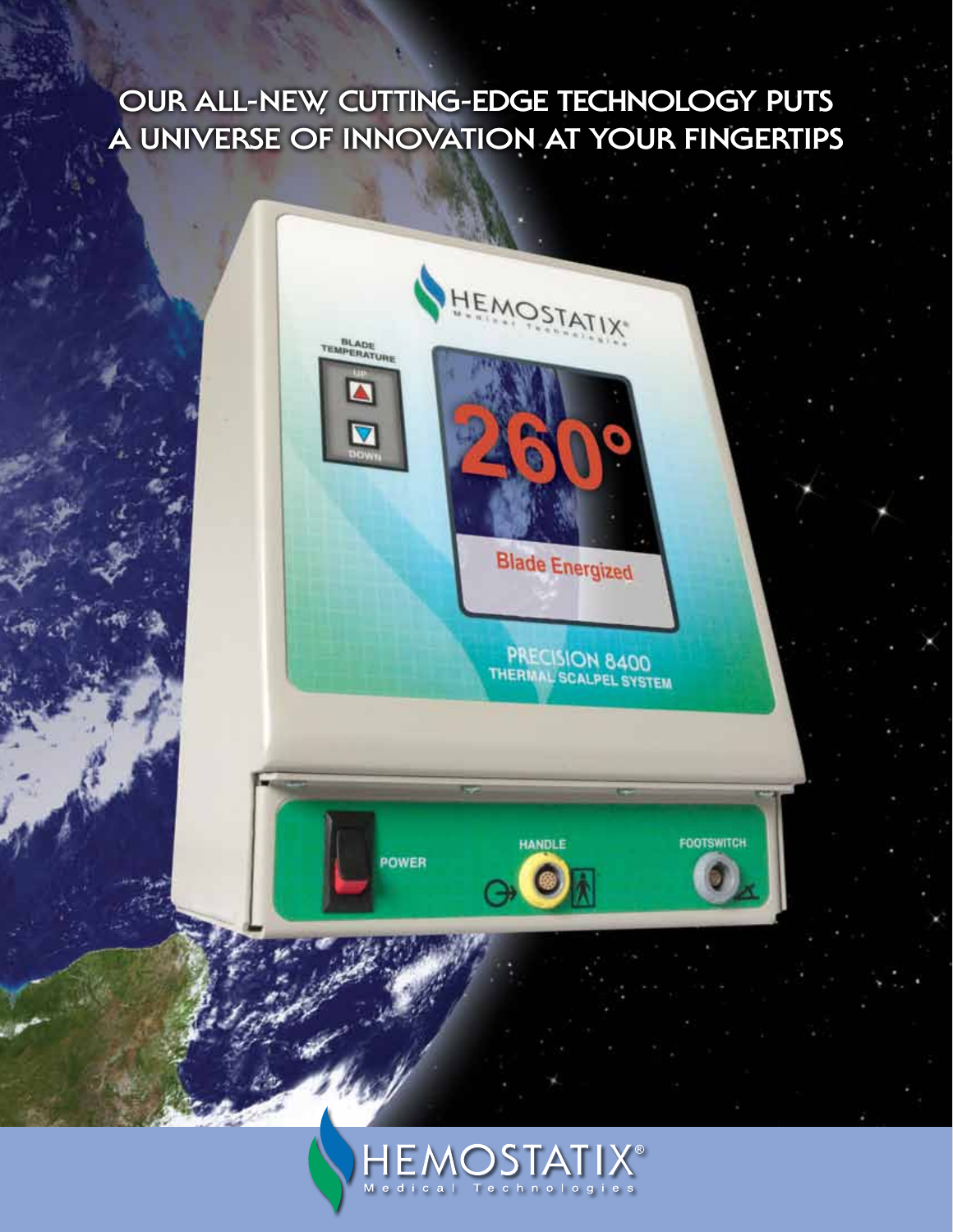## **Reminder:**  *Model 600 and Model 150 Controller Units can no longer be serviced.*



Hemostatix users understand the elegant simplicity of the revolutionary Shaw Scalpel. Hemostatix offers surgeons the familiar, tactile cutting precision of a cold steel blade while simultaneously sealing surrounding blood vessels - providing optimal hemostasis while protecting key anatomical structures and nerves.

## **Intuitive Graphic Display**

The new high-resolution LCD intuitive graphic display and clear audible tones on the Precision 8400 instantaneously communicates your most important system information to the Surgeon and OR Staff. This new interface provides the OR staff with more detailed, easy-to-understand instructions, clear alerts, and real-time intra-operative feedback to assist during surgery.

## **New Ergonomics**

The Precision 8400 Controller is lightweight (only 7 lbs.) and portable. An IV Pole Mount is built into the back of the unit – no need to worry about finding space in the OR to set up the system.

We have designed our new platform with future

- 
- 
- 



### **Smart Sensing Technology (SST)**

SST also allows the controller to recognize new handles and blades as developed, and set their unique controller parameters.

While the historical Shaw units performed well, they were limited by the technology available during their development. The New P8400 controller incorporates state of the art Smart Sensing Technology (SST). This technology allows the controller to serialize each handle and blade without changing the successful and familiar controls of the handle. The unit is now able to identify each handle and advise the OR staff when a handle or blade replacement is required. No more wondering how many times a handle has been reprocessed, the controller will tell you.

> *RS232 Port - Easily accommodates new software upgrades*

# **Insert Handle** Handle Usage 5

*New handle counter – reminds you when*

*it's time to replace New OR-Friendly Interface*

## **NEW FEATURES INCLUDE:**

## **IT'S TIME TO UPGRADE**

## **INTUITIVE DESIGN**

# **INNOVATION**

As part of the Hemostatix commitment to provide you with the most efficient surgical tools possible for today and tomorrow, we have developed the new PRECISION 8400 Controller System (P8400). The P8400 Controller represents a new level of technology that is now available from Hemostatix. This new platform is a collaborative blend of Innovation and Intuitive Design that provide you with more options and a better way to achieve precise hemostasis.

## **CUTTING EDGE TECHNOLOGY PRECISION 8400**

## **Virtual Temperature Sensing (VTS)**

Using advanced Virtual Temperature Sensing (VTS) Technology the Precision 8400 automatically and immediately calibrates, energizes, and maintains the scalpel blade within the desired temperature range -- regardless of the type of tissue being incised.

VTS Technology enables the Precision 8400 to intuitively compensate for changes in blade temperature. The blade achieves the desired setpoint within 2 seconds and maintains the desired set-point within 5 degree Celsius.

**The P8400 controller will adapt to new disposables and new procedures, while automatically optimizing controller settings**

**Dissect around critical structures with complete confidence. Only with the Hemostatix system can you set the maximum temperature of your hemostasis site.**